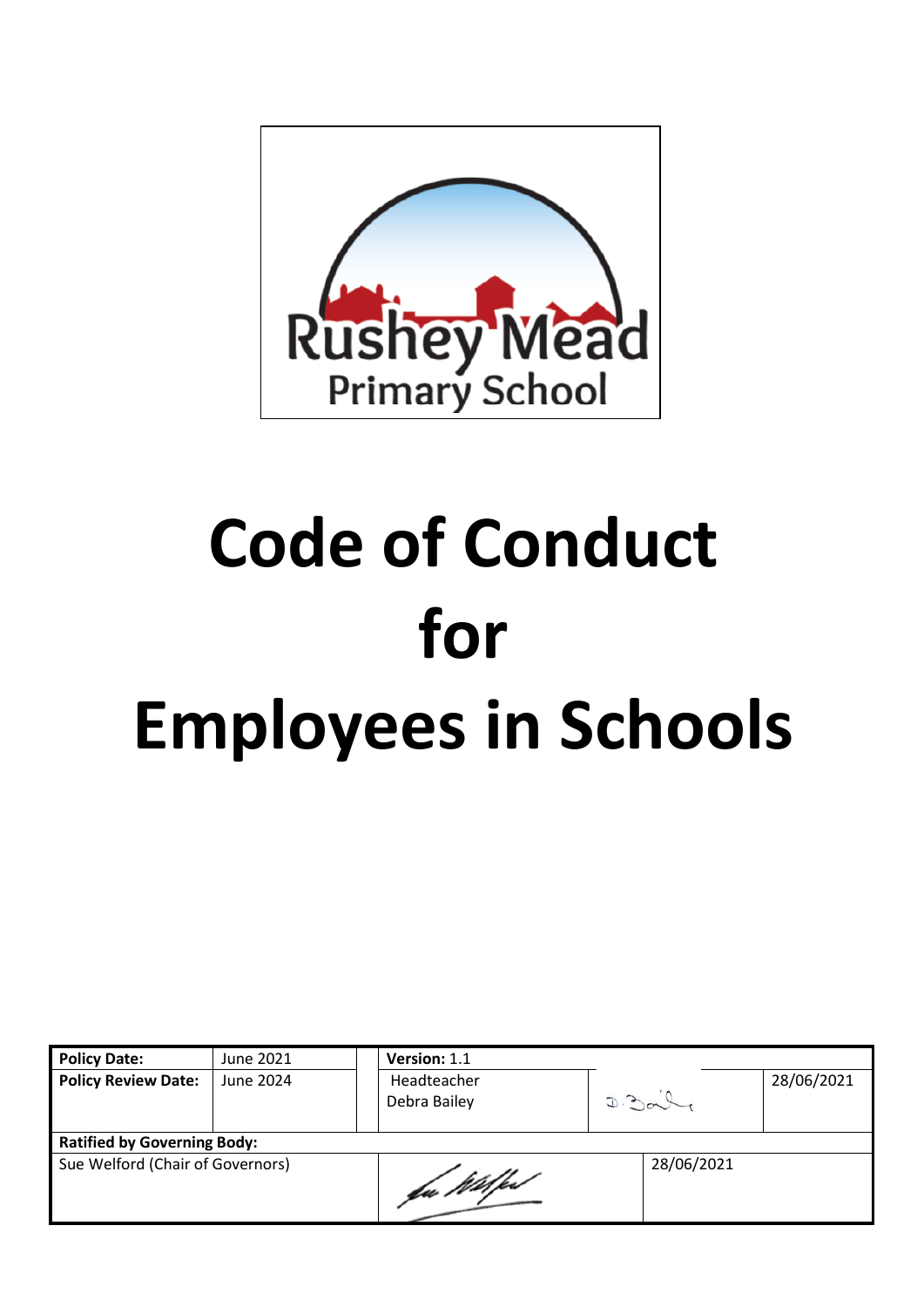#### **Objective, Scope and Principles**

This Code of Conduct is designed to give clear guidance on the standards of behaviour all school employees are expected to observe. School employees are role models and are in a unique position of influence and trust and must adhere to behaviour that sets a good example to all the pupils/students within the school. As a member of a school community, each employee has an individual responsibility to maintain their reputation and the reputation of the school, whether inside or outside working hours.

This Code of Conduct applies to all employees of the school. This Code of Conduct does not form part of any employees' contract of employment.

In addition to this Code of Conduct, all employees engaged to work under Teachers' Terms and Conditions of Employment have a statutory obligation to adhere to the '*Teachers' Standards 2011, updated 2013'* and in relation to this policy, Part 2 of the Teachers' Standards - Personal and Professional Conduct.

A teacher is expected to demonstrate consistently high standards of personal and professional conduct. The following statements define the behaviour and attitudes which set the required standard for conduct throughout a teacher's career. $1$ 

 Teachers uphold public trust in the profession and maintain high standards of ethics and behaviour, within and outside school, by:

- treating pupils with dignity, building relationships rooted in mutual respect, and at all times observing proper boundaries appropriate to a teacher's professional position
- having regard for the need to safeguard pupils' well-being, in accordance with statutory provisions
- showing tolerance of and respect for the rights of others
- not undermining fundamental British values, including democracy, the rule of law, individual liberty and mutual respect, and tolerance of those with different faiths and beliefs
- ensuring that personal beliefs are not expressed in ways which exploit pupils' vulnerability or might lead them to break the law.

 Teachers must have proper and professional regard for the ethos, policies and practices of the school in which they teach, and maintain high standards in their own attendance and punctuality.

 Teachers must have an understanding of, and always act within, the statutory frameworks which set out their professional duties and responsibilities.

**.** 

<sup>1</sup> Teachers' Standards, Guidance for school leaders, school staff and governing bodies, July 2011(introduction updated June 2013) Part 2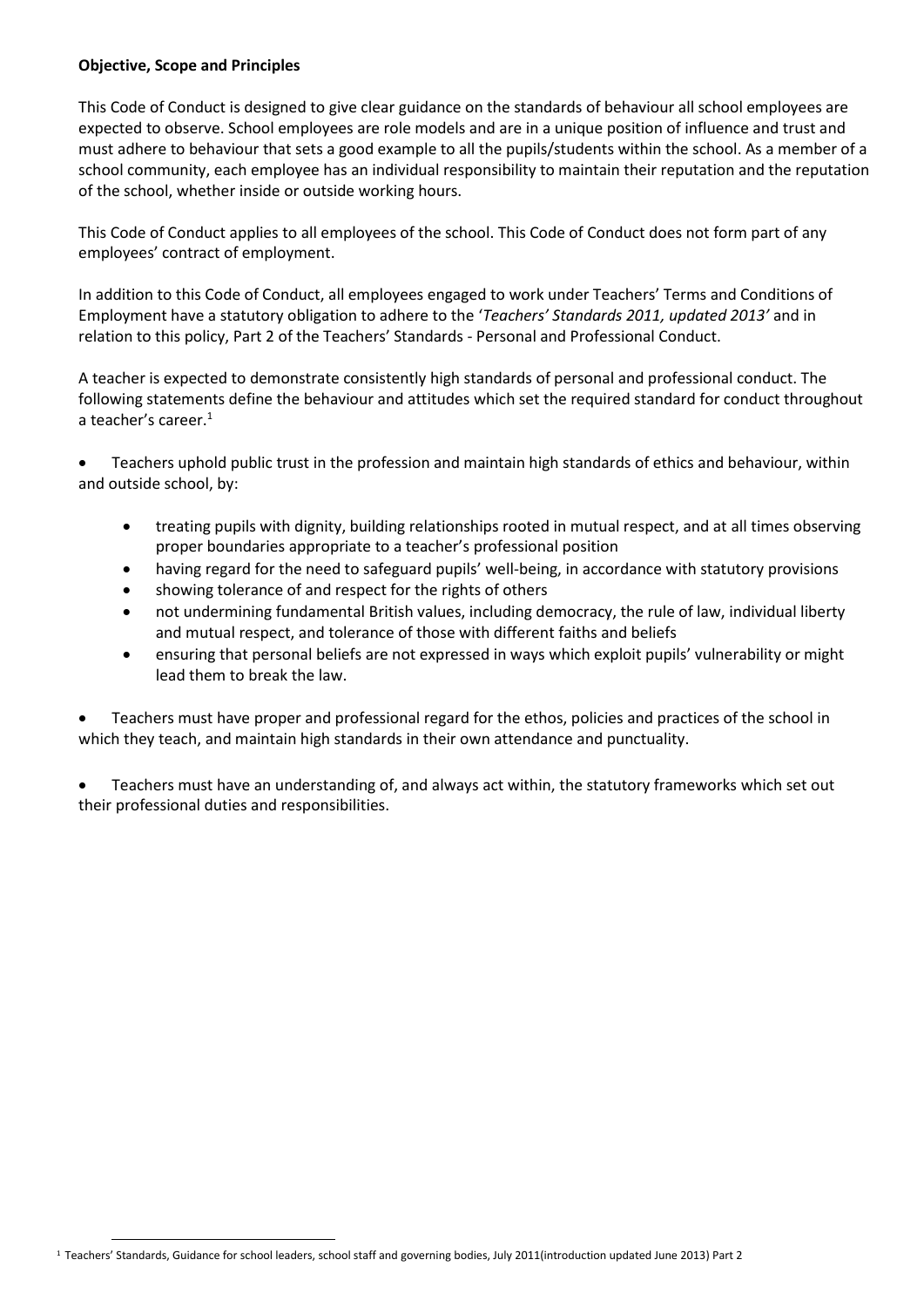# Department for Education

# **Teachers' Standards**

#### PREAMBLE

Teachers make the education of their pupils their first concern, and are accountable for achieving the highest possible standards in work and conduct. Teachers act with honesty and integrity; have strong subject knowledge, keep their knowledge and skills as teachers up-to-date and are self-critical; forge positive professional relationships; and work with parents in the best interests of their pupils.

#### **PART ONE: TEACHING**

#### A teacher must:

#### 1 Set high expectations which inspire, motivate and challenge pupils

- · establish a safe and stimulating environment for pupils, rooted in mutual respect
- set goals that stretch and challenge pupils of all backgrounds, abilities and dispositions
- demonstrate consistently the positive attitudes, values and behaviour which are expected of pupils.

#### 2 Promote good progress and outcomes by pupils

- be accountable for pupils' attainment, progress and outcomes
- be aware of pupils' capabilities and their prior knowledge, and plan teaching to build on these
- quide pupils to reflect on the progress they have made and their emerging needs
- demonstrate knowledge and understanding of how pupils learn and how this impacts on teaching
- encourage pupils to take a responsible and conscientious attitude to their own work and study.

#### 3 Demonstrate good subject and curriculum knowledge

- have a secure knowledge of the relevant subject(s) and curriculum areas, foster and maintain pupils' interest in the subject, and address misunderstandings
- demonstrate a critical understanding of developments in the subject and curriculum areas, and promote the value of scholarship
- demonstrate an understanding of and take responsibility for promoting high standards of literacy, articulacy and the correct use of standard English, whatever the teacher's specialist subject
- if teaching early reading, demonstrate a clear understanding of systematic synthetic phonics
- if teaching early mathematics, demonstrate a clear understanding of appropriate teaching strategies

#### 4 Plan and teach well structured lessons

1

- . impart knowledge and develop understanding through effective use of lesson time
- promote a love of learning and children's intellectual curiosity set homework and plan other out-of-class activities to consolidate
- and extend the knowledge and understanding pupils have acquired reflect systematically on the effectiveness of lessons and approaches to teaching
- contribute to the design and provision of an engaging curriculum within the relevant subject area(s).

#### 5 Adapt teaching to respond to the strengths and needs of all pupils

- . know when and how to differentiate appropriately, using approaches which enable pupils to be taught effectively
- . have a secure understanding of how a range of factors can inhibit pupils' ability to learn, and how best to overcome these
- demonstrate an awareness of the physical, social and intellectual development of children, and know how to adapt teaching to support pupils' education at different stages of development
- have a clear understanding of the needs of all pupils, including those with special educational needs: those of high ability; those with English as an additional language; those with disabilities; and be able to use and evaluate distinctive teaching approaches to engage and support them

#### 6 Make accurate and productive use of assessment

- know and understand how to assess the relevant subject and curriculum areas, including statutory assessment requirements make use of formative and summative assessment to secure pupils'
- progress use relevant data to monitor progress, set targets, and plan
- subsequent lessons give pupils regular feedback, both orally and through accurate
- marking, and encourage pupils to respond to the feedback.

Manage behaviour effectively to ensure a good and safe learning environment

- have clear rules and routines for behaviour in classrooms, and take responsibility for promoting good and courteous behaviour both in classrooms and around the school, in accordance with the school's behaviour policy
- have high expectations of behaviour, and establish a framework for discipline with a range of strategies, using praise, sanctions and rewards consistently and fairly
- manage classes effectively, using approaches which are appropriate to pupils' needs in order to involve and motivate them
- maintain good relationships with pupils, exercise appropriate authority, and act decisively when necessary.

#### 8 Fulfil wider professional responsibilities

- make a positive contribution to the wider life and ethos of the school develop effective professional relationships with colleagues, knowing
- how and when to draw on advice and specialist support deploy support staff effectively
- take responsibility for improving teaching through appropriate professional development, responding to advice and feedback from .<br>colleagues
- communicate effectively with parents with regard to pupils' achievements and well-being.

#### PART TWO: PERSONAL AND PROFESSIONAL CONDUCT

A teacher is expected to demonstrate consistently high standards of personal and professional conduct. The following statements define the behaviour and attitudes which set the required standard for conduct throughout a teacher's career.

- Teachers uphold public trust in the profession and maintain high standards of ethics and behaviour, within and outside school, by:
	- o treating pupils with dignity, building relationships rooted in mutual respect, and at all times observing proper boundaries appropriate to a teacher's professional position
	- o having regard for the need to safeguard pupils' well-being, in accordance with statutory provisions
	- o showing tolerance of and respect for the rights of others
	- o not undermining fundamental British values, including democracy, the rule of law, individual liberty and mutual respect, and tolerance of those with different faiths and beliefs
	- o ensuring that personal beliefs are not expressed in ways which exploit pupils' vulnerability or might lead them to break the law.
- Teachers must have proper and professional regard for the ethos, policies and practices of the school in which they teach, and maintain high standards in their own attendance and punctuality
- Teachers must have an understanding of, and always act within, the statutory frameworks which set out their professional duties and responsibilities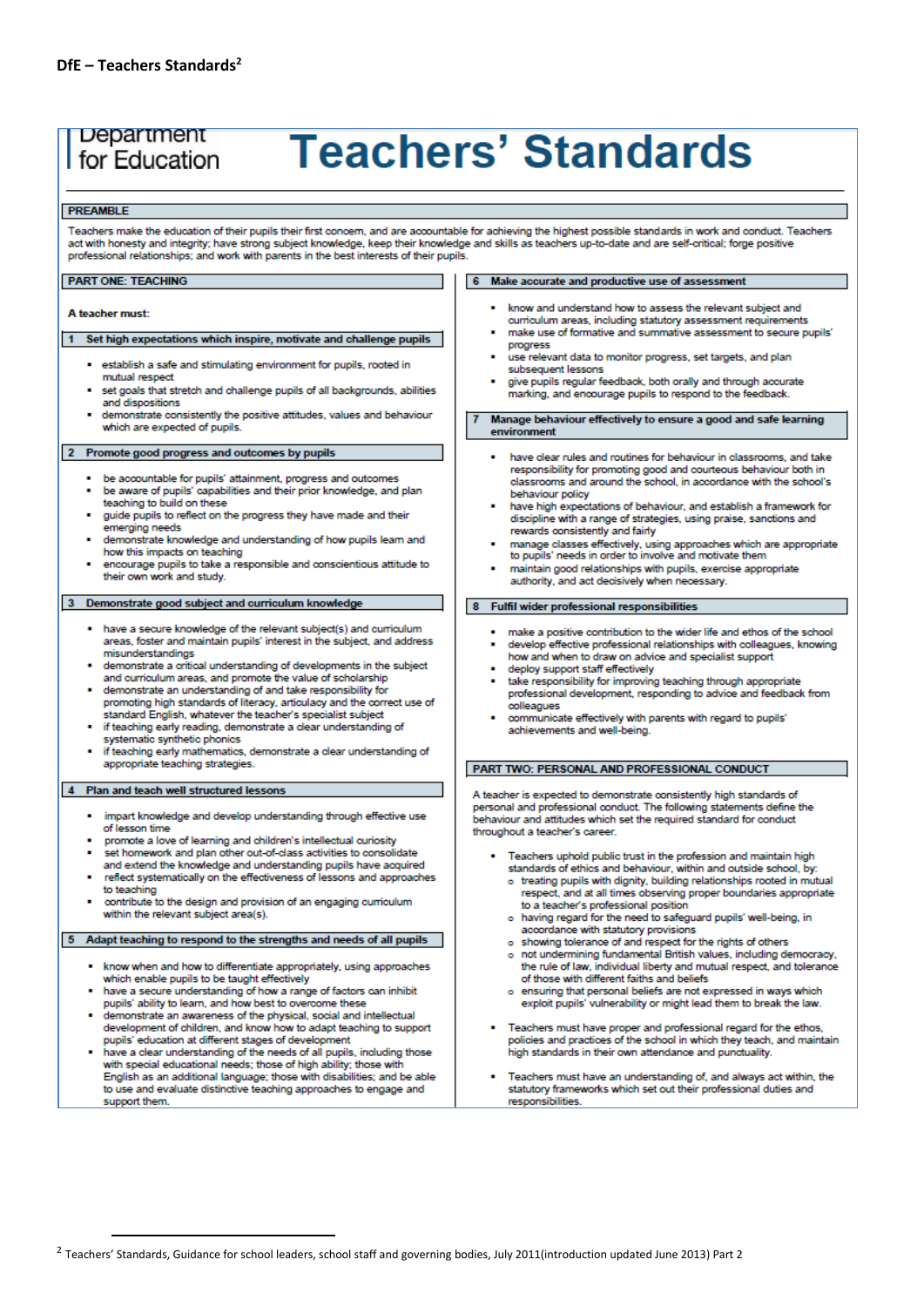In addition to teachers having an understanding of Teachers Standards, it is advised that all staff have read and are aware of the '*Guidance for safer working practice for those working with children and young people in education settings, October 2015'. 3*

# **1. Setting an Example**

1.1 All staff who work in schools set examples of behaviour and conduct which can be copied by pupils/students. Staff must therefore for example avoid using inappropriate or offensive language at all times.

1.2 All staff must, therefore, demonstrate high standards of conduct in order to encourage our pupils/students to do the same.

1.3 All staff must also avoid putting themselves at risk of allegations of abusive or unprofessional conduct.

1.4 This Code helps all staff to understand what behaviour is and is not acceptable, regard should also be given to the disciplinary rules set out in Rushey Mead Primary School's Disciplinary Policy and Procedure.

1.5 All staff are expected to familiarise themselves and comply with all school policies and procedures.

# **2. Safeguarding Pupils/Students**

2.1 Staff have a duty to safeguard pupils/students from physical abuse, sexual abuse, emotional abuse and neglect. This also includes staff having an awareness of Female Genital Mutilation, Child Sexual Exploitation, Prevent Agenda and Child missing from education as per Keeping Children Safe in Education September 2018.<sup>4</sup>

2.2 The duty to safeguard pupils/students includes the duty to report concerns about a pupil/student or colleague to the school's Designated Safeguarding Lead for Child Protection & Safeguarding.

2.3 Our schools DSLs are:

- Debra Bailey Headteacher
- Nitash Odedra Deputy Headteacher
- Natasha Jackson Assistant Headteacher

2.4 Staff are provided with personal copies of the school's Child Protection Policy and Whistleblowing Procedures and staff must be familiar with these documents.

2.5 Staff should treat children with respect and dignity and must not seriously demean or undermine pupils, their parents or carers, or colleagues.

2.6 Staff should not demonstrate behaviours that may be perceived as sarcasm, making jokes at the expense of students, embarrassing or humiliating students, discriminating against or favouring students.

2.7 Staff must take reasonable care of pupils/students under their supervision with the aim of ensuring their safety and welfare.

2.8 Staff have read and understood Part 1 of Keeping Children Safe in Education September 2018<sup>5</sup>

1

<sup>3</sup> http://www.saferrecruitmentconsortium.org/GSWP%20Oct%202015.pdf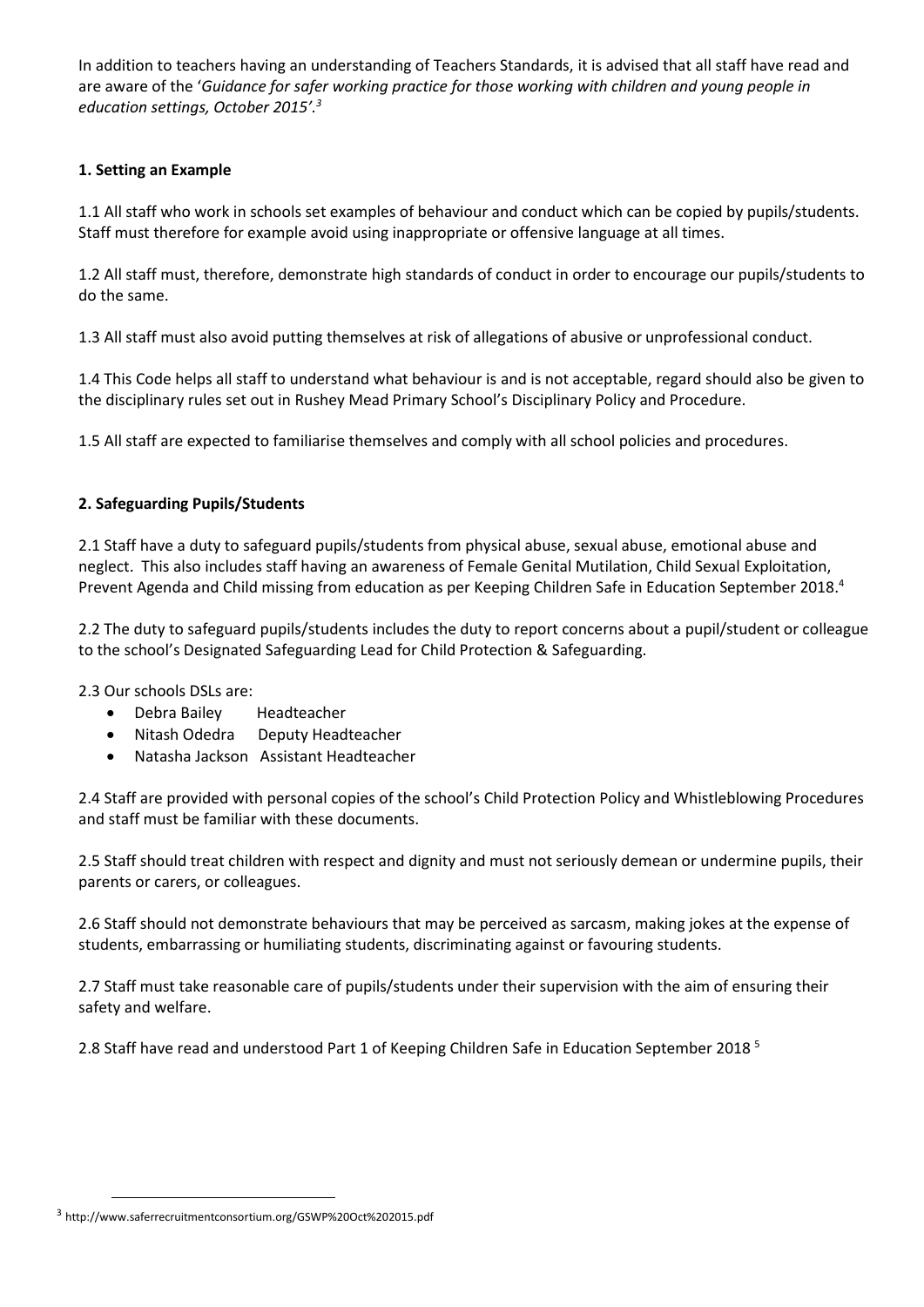#### **3. Relationships with students**

3.1 Staff must declare any relationships that they may have with students outside of school; this may include mutual membership of social groups, tutoring, or family connections. Staff should not assume that the school are aware of any such connections. A declaration form may be found in appendix 1 of this document.

3.2 Relationships with students must be professional at all times, physical relationships with students are not permitted and may lead to a criminal conviction.

3.3 Contact with students must be via school authorised mechanisms. At no time should personal telephone numbers, email addresses or communication routes via personal accounts on social media platforms be used to communicate with students.

3.4 If contacted by a student by an inappropriate route, staff should report the contact to the Headteacher immediately.

#### **4. Pupil/Student Development**

4.1 Staff must comply with school policies and procedures that support the well-being and development of pupils/students.

4.2 Staff must co-operate and collaborate with colleagues and with external agencies where necessary to support the development of pupils/students.

4.3 Staff must follow reasonable instructions that support the development of pupils/students.

#### **5. Honesty and Integrity**

5.1 Staff must maintain high standards of honesty and integrity in their work. This includes the handling and claiming of money and the use of school property and facilities.

5.2 All staff must comply with the Bribery Act 2010. A person may be guilty of an offence of bribery under this act if they offer, promise or give financial advantage or other advantage to someone; or if they request, agree or accept, or receive a bribe from another person. If you believe that a person has failed to comply with the Bribery Act, you should refer to the Whistleblowing procedure for schools.

5.3 Gifts from suppliers or associates of the school must be declared to the Headteacher, with the exception of "one off" token gifts from students or parents. Personal gifts from individual members of staff to students are inappropriate and could be misinterpreted and may lead to disciplinary action. A record will be kept of all gifts received.

5.4 Gifts from individual staff members to pupils/students should only be part of the schools rewards system and clearly outlined in school's policy.

# **6. Conduct outside of Work**

6.1 Staff must not engage in conduct outside work which could seriously damage the reputation and standing of the school or the employee's own reputation or the reputation of other members of the school community.

6.2 In particular, criminal offences that involve violence or possession or use of illegal drugs or sexual misconduct are likely to be regarded as unacceptable.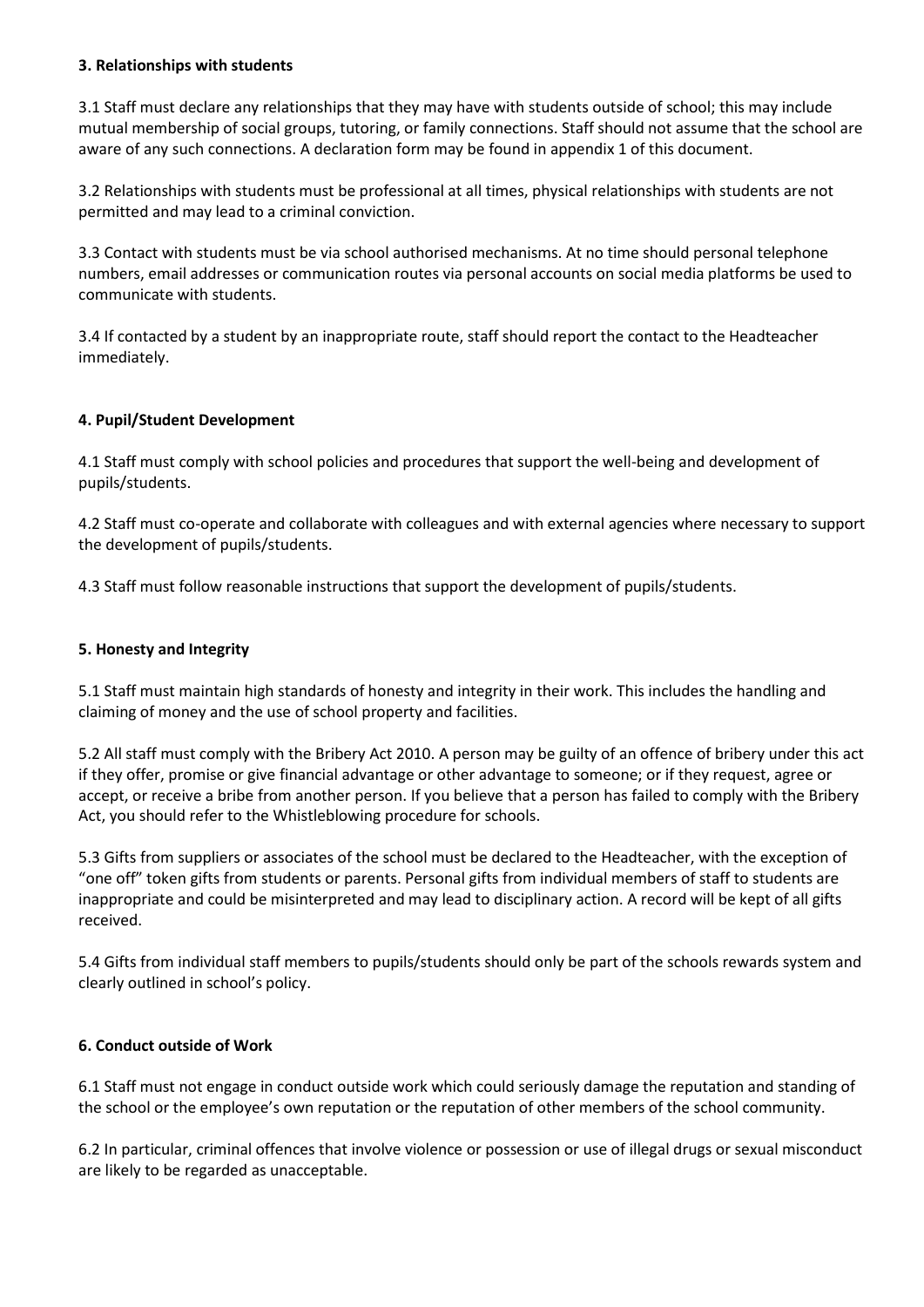6.3 Staff may undertake work outside school, either paid or voluntary, provided that it does not conflict with the interests of the school nor be to a level which may contravene the working time regulations or affect an individual's work performance in the school.

# **7. E-Safety and Internet Use**

7.1 Staff must exercise caution when using information technology and be aware of the risks to themselves and others. Regard should be given to the schools' E-Safety and ICT Acceptable Use Policy at all times both inside and outside of work.

7.2 Staff must not engage in inappropriate use of social network sites which may bring themselves, the school, school community or employer into disrepute. Staff should ensure that they adopt suitably high security settings on any personal profiles they may have.

7.3 Staff should exercise caution in their use of all social media or any other web based presence that they may have, including written content, videos or photographs, and views expressed either directly or by 'liking' certain pages or posts established by others. This may also include the use of dating websites where staff could encounter students either with their own profile or acting covertly.

7.4 Contact with students should only be made via the use of school email accounts or telephone equipment when appropriate.

7.5 Photographs/stills or video footage of students should only be taken using school equipment, for purposes authorised by the school. Any such use should always be transparent and only occur where parental consent has been given. The resultant files from such recording or taking of photographs must be stored in accordance with the schools procedures on school equipment.

# **8. Confidentiality**

8.1 Where staff have access to confidential information about pupils/students or their parents or carers, staff must not reveal such information except to those colleagues who have a professional role in relation to the pupil/student.

8.2 All staff are likely at some point to witness actions which need to be confidential. For example, where a pupil/student is bullied by another pupil/student (or by a member of staff), this needs to be reported and dealt with in accordance with the appropriate school procedure. It must not be discussed outside the school, including with the pupil's/student's parent or carer, nor with colleagues in the school except with a senior member of staff with the appropriate authority to deal with the matter.

8.3 However, staff have an obligation to share with their manager or the school's Designated Safeguarding Lead any information which gives rise to concern about the safety or welfare of a pupil/student. Staff must **never**  promise a pupil/student that they will not act on information that they are told by the pupil/student. Staff should never promise a pupil/student confidentiality or 'keep a secret'.

# **9. Dress and Appearance**

9.1 All staff must dress in a manner that is appropriate to a professional role and promoting a professional image

9.2 Staff should dress in a manner that is not offensive, revealing or sexually provocative

9.3 Staff should dress in a manner that is absent from political or other contentious slogans.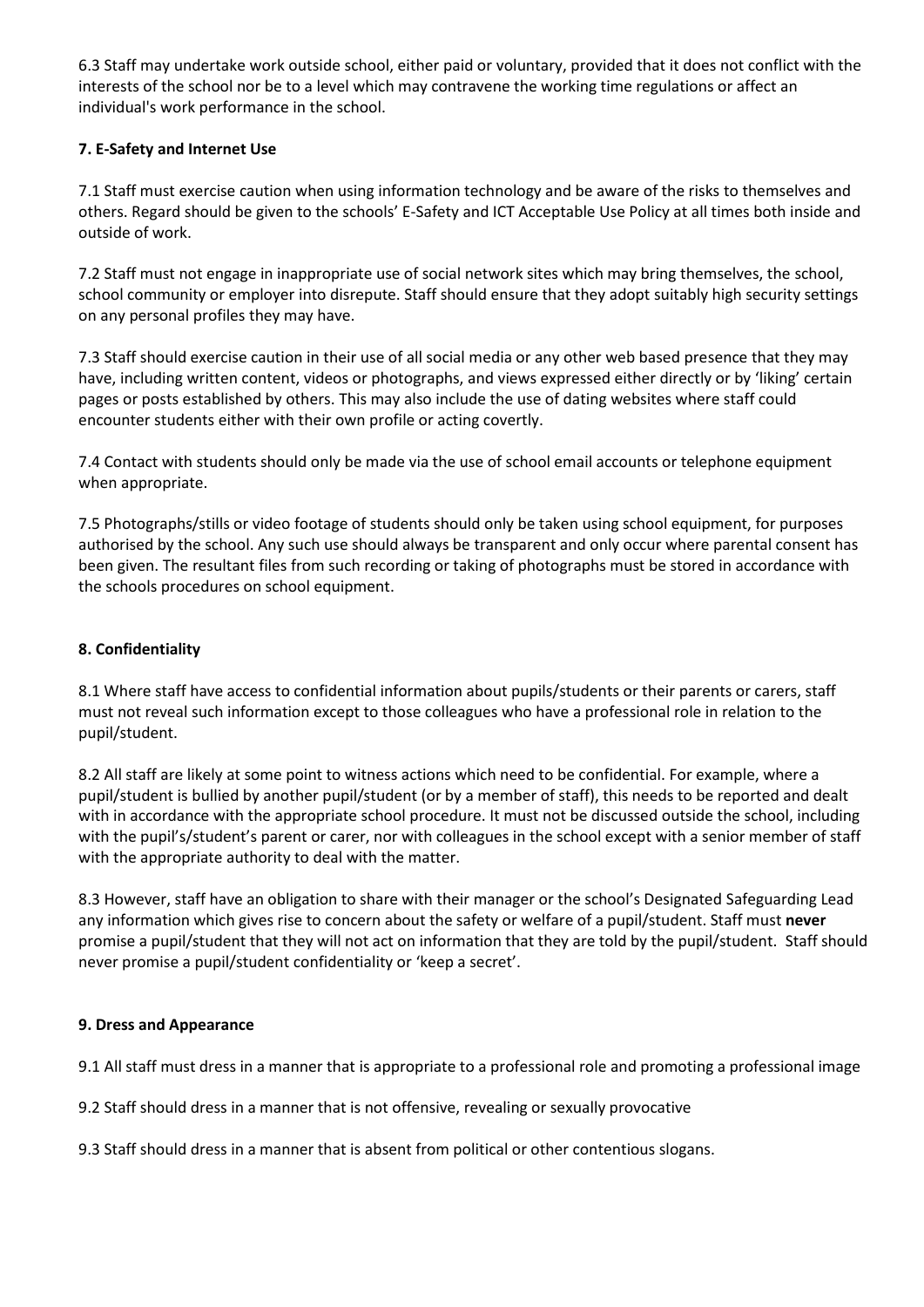#### **10. Disciplinary Action**

Staff should be aware that a failure to comply with the following Code of Conduct could result in disciplinary action including but not limited to dismissal.

#### **11. Compliance**

All staff must complete the form in appendix 2 to confirm they have read, understood and agreed to comply with the code of conduct. This form should then be signed, dated and then passed on to the head teacher.

#### **Professional Responsibilities**

When using any form of ICT, including the Internet, in school and outside school

#### **For your own protection, Rushey Mead Primary School advises that you:**

- Ensure all electronic communication with students, parents, carers, staff and others is compatible with your professional role and in line with school policies
- Do not talk about your professional role in any capacity when using social media such as Facebook, Twitter, Instagram and You Tube, et cetera
- Do not put online any text, image, sound or video that could upset or offend any member of the whole school community or be incompatible with your professional role
- Use school ICT systems and resources for all school business. This includes your school email address, school mobile phone and school video camera
- Do not disclose any passwords and ensure that personal data (such as data held on CPOMS) is kept secure and used appropriately
- Only take images of students and/or staff for professional purposes, in accordance with school policy and with the knowledge of SLT
- Do not browse, download, upload or distribute any material that could be considered offensive, illegal or discriminatory
- Ensure that your online activity, both in school and outside school, will not bring the school or professional role into disrepute
- Your school e mails should be checked daily, as a minimum on working days or every other day if one day is particularly busy
- You have a duty to report any E Safety incident which may impact on you, your professionalism or the school to your DSL or SLT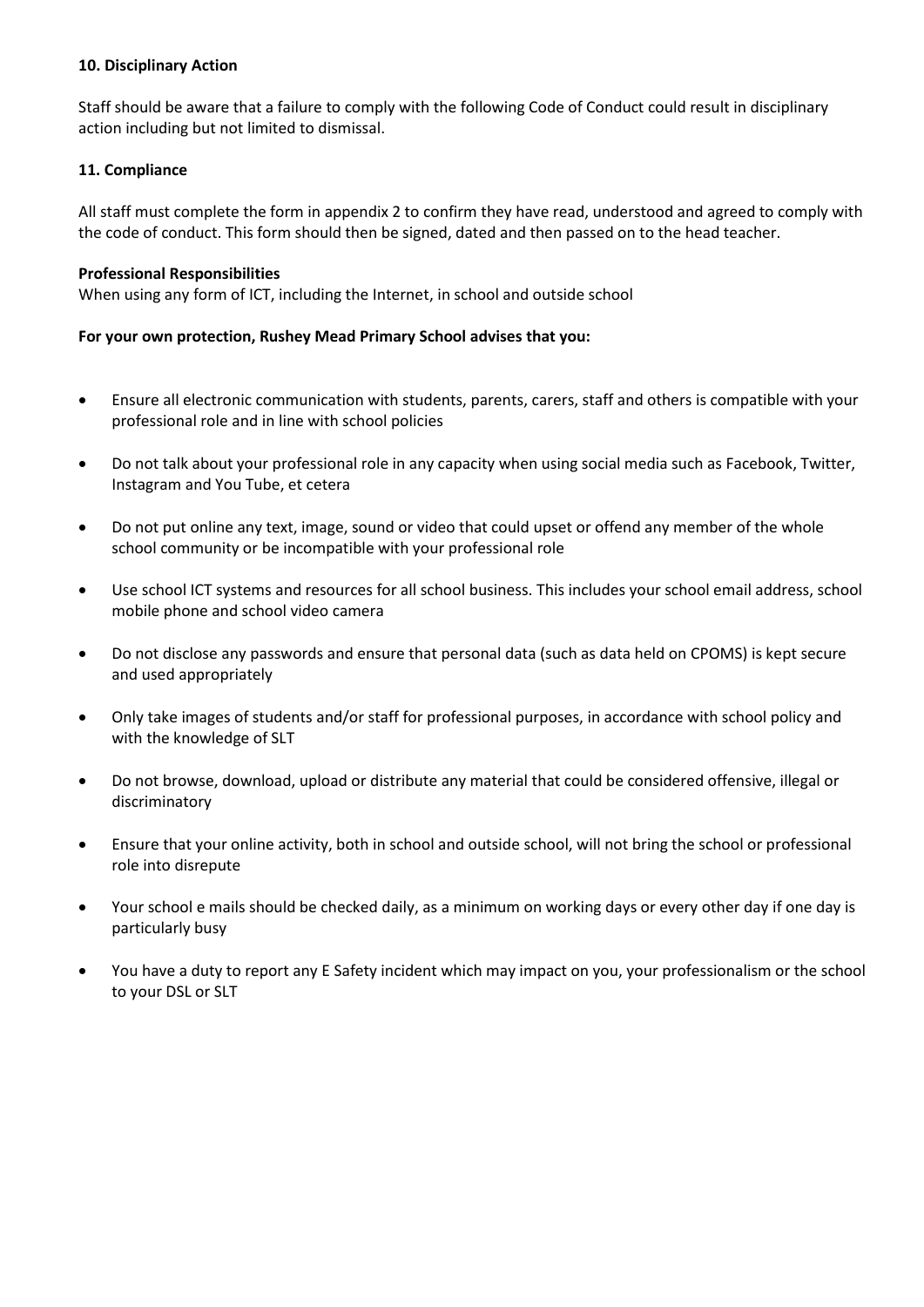#### **Appendix 1**

#### **Relationships with students outside of work declaration**

It is recognised that there may be circumstances whereby employees of the school are known to students outside of work. Examples include membership of sports clubs, family connections, or private tutoring.

Staff must declare any relationship outside of school that they may have with students:

| Employee Name | <b>Student Name</b> | Relationship |
|---------------|---------------------|--------------|
|               |                     |              |
|               |                     |              |
|               |                     |              |
|               |                     |              |

I can confirm that I am fully aware of the code of conduct relating to contact out of school with students in line with this policy.

If I am tutoring a student outside of school I am aware that the following must be adhered to:

- I do not, at any point, teach the child in question as part of my daily timetable this is a stipulation of such tutoring
- I emphasise to parents that this is done completely independently of the school
- No monies come through the school at any point, informally (e.g. via the child) or formally
- No private tutoring is to take place on the school premises

I confirm that if these circumstances change at any time I will complete a new form to ensure the school are aware of any relationships.

**Signed……………………………………………………………………………………… Date……………………………………………………**

**Once completed, signed and dated, please return this form to the Headteacher**